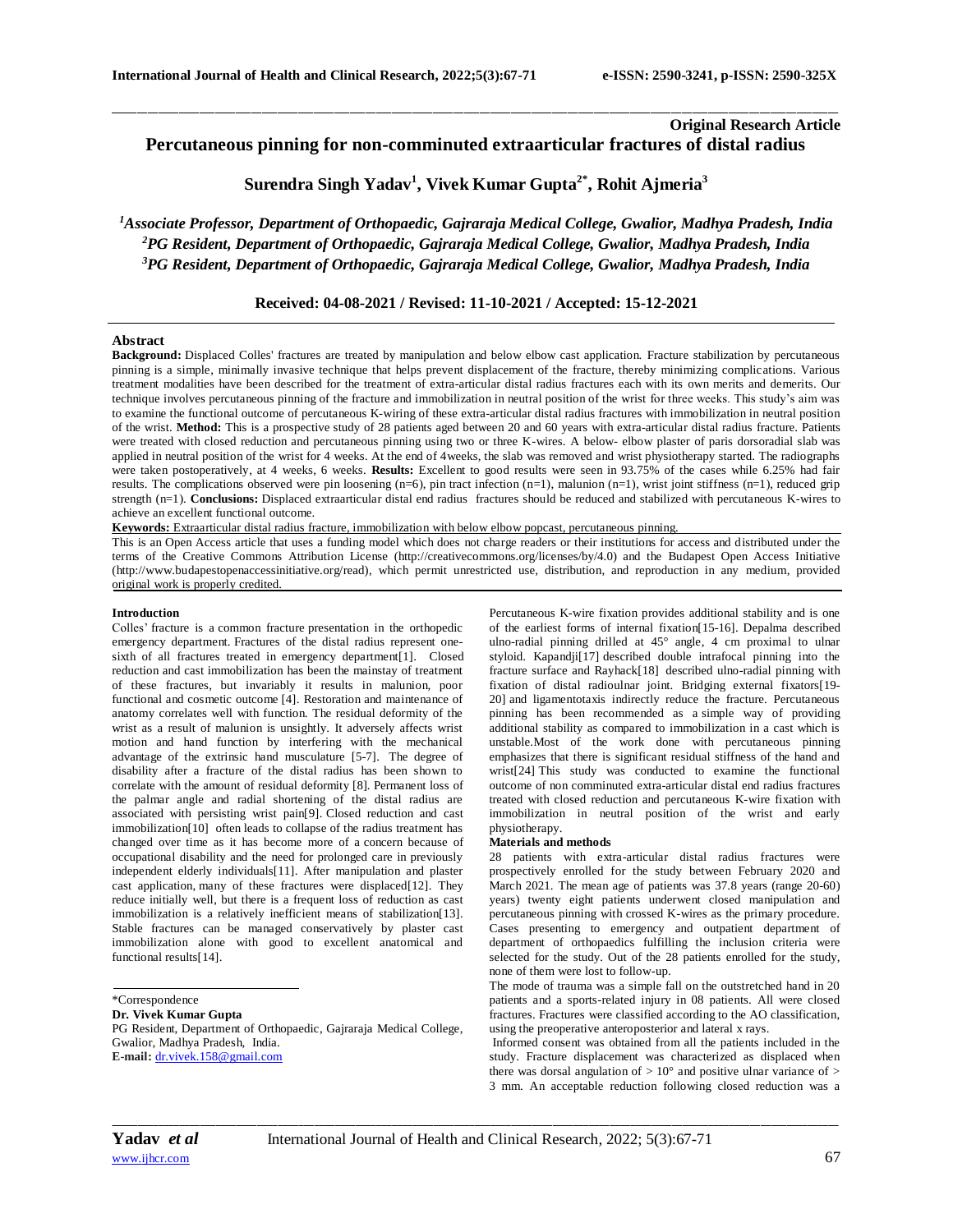fracture with dorsal angulation of  $\leq 0^{\circ}$  and an ulnar variance of  $\leq 3$ mm. Radiographic measurements were made using a goniometer[1].

#### **Operative procedure**

All procedures were carried out in the operation theater under general anesthesia or regional anesthesia. The upper extremity was prepared and draped free from the elbow. The surgeon and assistant were gowned and gloved. To allow easier access for the C-arm of the image intensifier, a hand table was used to support the limb.

Closed reduction of the fracture was achieved by longitudinal traction and direct pressure over the displaced fragment under anesthesia. Reduction was checked under image intensifier in both anteroposterior and lateral planes. As an assistant held the wrist with fracture in the reduced position, Scrutiny towards the apposition and alignment of the volar surface of the fracture was one key feature in assessing the reduction. Once the length and the dorsal angle of the radius were restored, the fracture was fixed by two crossed 1.8 mm smooth K-wires, inserted percutaneously with a power drill. if required, a third K-wire was passed from dorsolateral aspect from distal to proximal fragment. The wires were drilled to engage the opposite cortex. K-wires were bent at a right angle and cut short outside the skin for easy removal. The stability was finally evaluated by performing flexion and extension of the wrist under fluoroscopy. A sterile dressing including sponge padding was applied to prevent skin

irritation. With the wrist in the neutral position, a dorsoradial below elbow plaster of Paris slab was applied up to the knuckles. Postoperative radiographs are obtained in the anteroposterior and lateral planes.

Postoperatively, the limb was kept elevated for 24 hours. Active finger, shoulder and elbow mobilization was started at the earliest. Patients were discharged 24 hours post surgery after ensuring good distal circulation of fingers.

At 4 weeks follow-up, X-rays were taken, both in the anteroposterior and lateral planes to check the position of the fracture. The slab was removed and active finger, wrist exercises and forearm pronation and supination exercises were started. Handgrip was improved by using soft ball exercises. At 6 weeks, anteroposterior and lateral view radiographs were repeated. K-wires were then removed without anaesthesia. Wrist physiotherapy and handgrip exercises were continued for another 2 to 4 weeks.

Radiographic measurements of the postoperative dorsal angle and the ulnar variance were recorded and compared with the radiographs taken at the final assessment at six months to document the amount of collapse. We followed the method described by WP Cooney for functional evaluation (modified from the Green and O'Brien score). A final clinical and functional assessment was made using Cooney Wrist Score at six months



 $\Box$  . The contribution of the contribution of the contribution of the contribution of the contribution of the contribution of the contribution of the contribution of the contribution of the contribution of the contributi

**Figure 1: (a) Preoperative anteroposterior view and (b) Preoperative lateral view of the wrist**

**Figure 2: Post-operative anteroposterior and lateral views showing good reduction, K-wires** *in situ* **and back slab**



**Figure 3: 6 weeks Post-operative anteroposterior and lateral view Figure 4: 6 Months Post-operative anteroposterior and lateral view**

#### **Results**

Twenty eight patients with Type II fractures underwent closed manipulation and percutaneous pinning with crossed K-wires as the primary procedure. Among the 28 patients, there were 18female and 10 male patients. Their ages ranged from 20 to 60 years. The average age was 37.8 years. The right wrist was involved in 11patients,

whereas the left wrist was involved in 17patients. Falling on an outstretched hand was the commonest mode of injury.

The presentation of the patient before the operation ranged from 0-6 days (average: 1.84 days). The earlier presented fracture reduction was easier. The postoperative hospital stay ranged from one to 2 days. The average hospital stay was 1.66 days. Most patients were

*\_\_\_\_\_\_\_\_\_\_\_\_\_\_\_\_\_\_\_\_\_\_\_\_\_\_\_\_\_\_\_\_\_\_\_\_\_\_\_\_\_\_\_\_\_\_\_\_\_\_\_\_\_\_\_\_\_\_\_\_\_\_\_\_\_\_\_\_\_\_\_\_\_\_\_\_\_\_\_\_\_\_\_\_\_\_\_\_\_\_\_\_\_\_\_\_\_\_\_\_\_\_\_\_\_\_\_\_\_\_\_\_\_\_\_\_\_\_\_\_\_\_\_\_\_\_\_\_\_\_\_\_\_\_\_\_\_\_\_\_*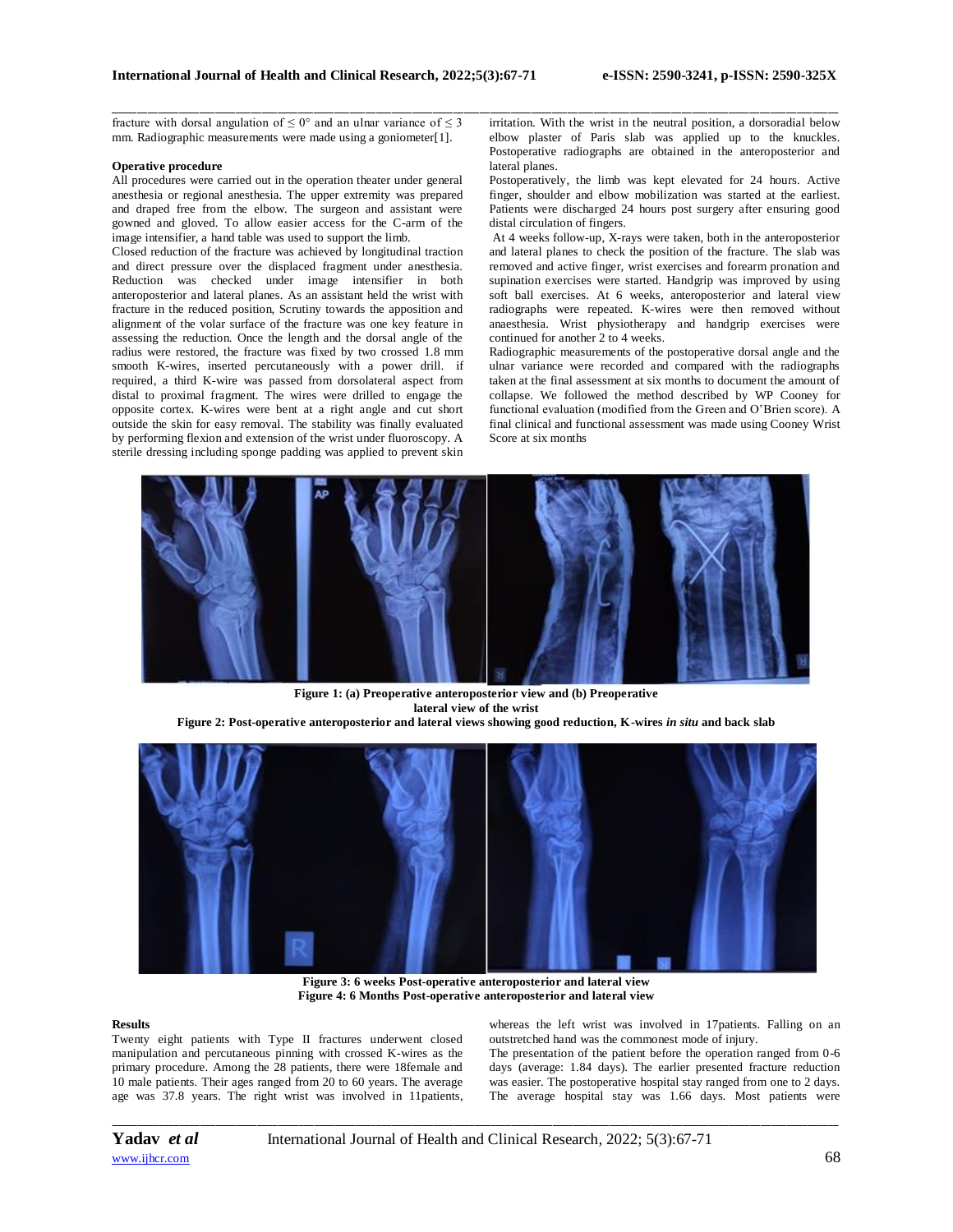discharged the following morning after the surgery. The associated medical co-morbidities in some patients caused delays in their operative intervention and their discharge from the hospital.

The mean pre-reduction dorsal angulation and ulnar variance were 21.95 degrees and 3.72 mm, respectively. After surgery, the mean dorsal angulation and ulnar variance were -6.17 degrees and 1.10 mm, respectively. At six months follow-up, dorsal angulation was -5.43 degrees and the ulnar variance was 1.51 mm (Table 3).

Changes in the mean dorsal angulation and ulnar variance after surgery and at the six-month follow-up were -0.91degrees and -0.50 mm, respectively

Pin loosening was encountered in 6 cases. Pin tract infection (n=1), malunion in (n=1), joint stiffness (n=1), reduced grip strength (n=1), were the other complications observed. Reflex sympathetic dystrophy was not encountered. Post-traumatic arthritis of wrist, subluxation of distal radio-ulnar joint and penetration of vessel were not seen.<br>**d functional evaluation of the wrist at final outcome** 

| Table: 1 Cooney Wrist score used for the assessment and functional evaluation of the wrist at final outcome |
|-------------------------------------------------------------------------------------------------------------|
| Excellent: $\geq$ 95 points; Good: $\geq$ 75 points; Fair: $\geq$ 60 points; Poor: < 60 points              |
| DF: dorsiflexion; PF: palmar flexion                                                                        |

 $\Box$  . The contribution of the contribution of the contribution of the contribution of the contribution of the contribution of the contribution of the contribution of the contribution of the contribution of the contributi

| <b>Functional Evaluation</b>                | <b>Total Points</b>         |                                | <b>Points</b> |
|---------------------------------------------|-----------------------------|--------------------------------|---------------|
| Pain                                        | 25                          | No pain                        | 25            |
|                                             |                             | Mild occasional                | 20            |
|                                             |                             | Moderate tolerable             | 15            |
|                                             |                             | Severe to intolerable          | $\mathbf{0}$  |
| <b>Functional</b> status                    | 25                          | Return to regular employment   | 25            |
|                                             |                             | Restricted employment          | 20            |
|                                             |                             | Able to work, unemployment     | 15            |
|                                             |                             | Unable to work because of pain | $\Omega$      |
| Range of motion (Percentage of normal side) | Percentage of normal side   | 100%                           | 25            |
|                                             |                             | $75 - 100\%$                   | 15            |
|                                             |                             | $50 - 75%$                     | 10            |
|                                             |                             | 25-50%                         | 5             |
|                                             |                             | $0-25%$                        | $\mathbf{0}$  |
|                                             | DF-PF arcs of injured wrist | 120 degrees or more            | 25            |
|                                             |                             | $90 - 120$ degrees             | 15            |
|                                             |                             | $60 - 90$ degrees              | 10            |
|                                             |                             | $30 - 60$ degrees              | 5             |
|                                             |                             | 30 degrees or less             | $\mathbf{0}$  |
| Grip strength (Percentage of normal side)   | 25                          | 100%                           | 25            |
|                                             |                             | 75% - 100%                     | 15            |
|                                             |                             | $50 - 75%$                     | 10            |
|                                             |                             | $25 - 50%$                     | 5             |
|                                             |                             | $0 - 25%$                      | $\mathbf{0}$  |

### **Table 2: Variations in the Dorsal Angle and Ulnar Variance**

|                              | Mean    | <b>Std. Deviation</b> | Range         |
|------------------------------|---------|-----------------------|---------------|
| Pre-reduction dorsal angle   | 21.95   | 7.712                 | $12 - 25$     |
| Pre-reduction ulnar variance | 3.72    | 0.619                 | $3 - 5$       |
| Postoperative dorsal angle   | $-6.17$ | 1.21                  | $-11$ to $-3$ |
| Postoperative ulnar variance | 1.10    | 0.598                 | $0 - 2$       |
| Dorsal angle at 6 months     | $-5.43$ | 2.692                 | $-10$ to $0$  |
| Ulnar variance at 6 months   | 1.51    | 0.601                 | 1 - 3         |

# **Table 3: Comparison of Changes in the Dorsal Angle and Ulnar Variance at the Postoperative Period and Six Months**

|                                               | Mean    | <b>Std. Deviation   Range</b> |          |  |
|-----------------------------------------------|---------|-------------------------------|----------|--|
| Change in dorsal angle postop vs six months   | $-0.91$ | 0.579                         | $-4 - 0$ |  |
| Change in ulnar variance postop vs six months | $-0.50$ | 0.658                         | $-2 - 0$ |  |

*\_\_\_\_\_\_\_\_\_\_\_\_\_\_\_\_\_\_\_\_\_\_\_\_\_\_\_\_\_\_\_\_\_\_\_\_\_\_\_\_\_\_\_\_\_\_\_\_\_\_\_\_\_\_\_\_\_\_\_\_\_\_\_\_\_\_\_\_\_\_\_\_\_\_\_\_\_\_\_\_\_\_\_\_\_\_\_\_\_\_\_\_\_\_\_\_\_\_\_\_\_\_\_\_\_\_\_\_\_\_\_\_\_\_\_\_\_\_\_\_\_\_\_\_\_\_\_\_\_\_\_\_\_\_\_\_\_\_\_\_*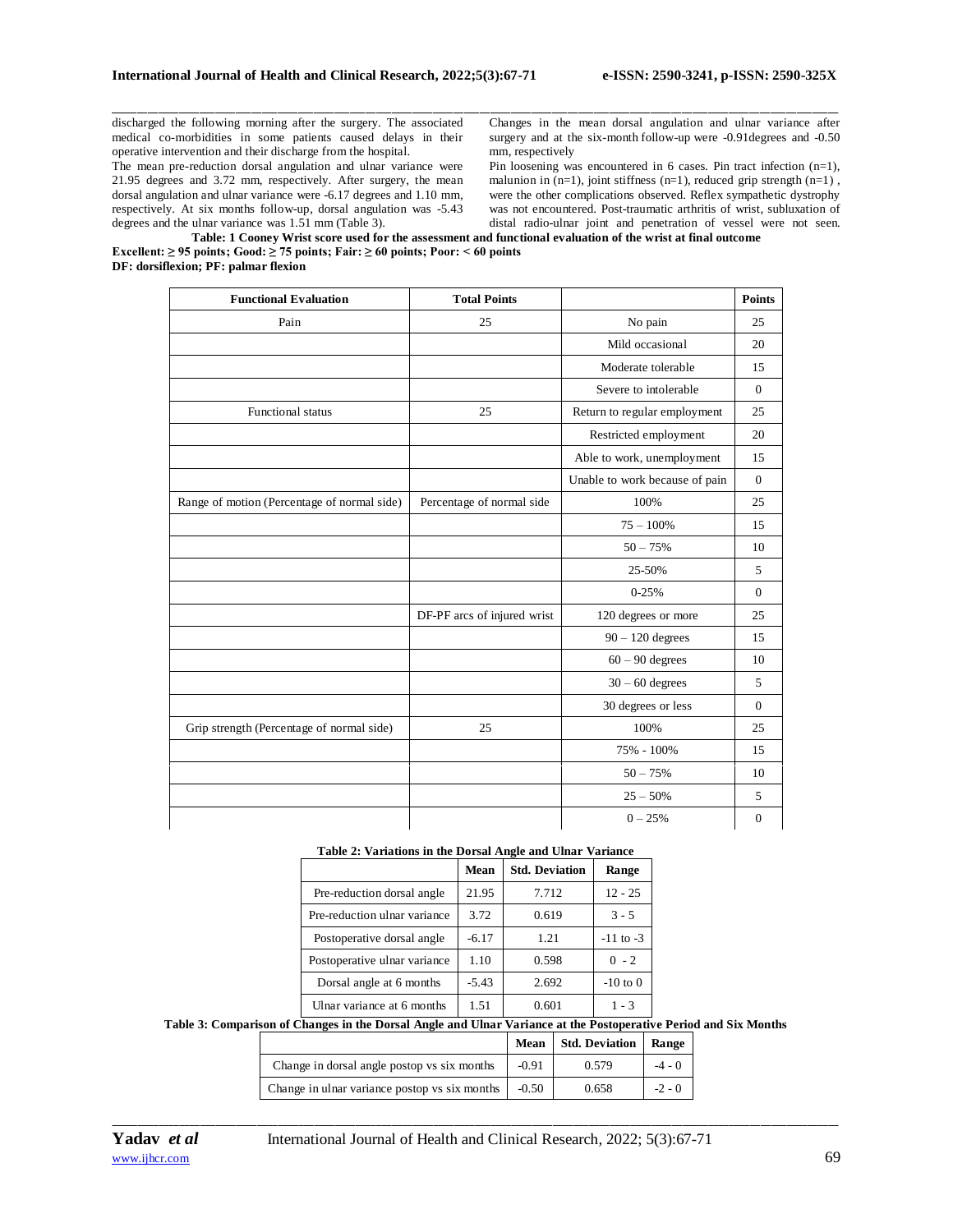$\Box$  . The contribution of the contribution of the contribution of the contribution of the contribution of the contribution of the contribution of the contribution of the contribution of the contribution of the contributi

## **Discussion**

Distal radius fracture is a very common injury. The importance of anatomic reduction has been demonstrated by clinical studies as well as by laboratory assessment of force and stress studies. In fractures with articular displacement greater than 2 mm, radial shortening greater than 5 mm or dorsal angulation greater than 20°, suboptimal results have been reported in previously published studies[25].

Accurate anatomical reduction of the fracture is the first crucial step in the treatment of distal radial fractures. Many options are available to maintain this initial reduction. The most common traditional method is closed reduction and cast immobilization, but this often fails to prevent early radial collapse and is associated with a high risk of malunion, joint stiffness and painful wrist. There is considerable evidence that re-displacement is common and cosmetic results are far from perfect . Seventy percent of cases undergoing conservative treatment are associated with significant displacement[26].

Percutaneous pinning with K-wires was first recommended by Green[27] as a simple and nonexpensive procedure. Various methods of percutaneous pinning are available. In our study, the patients underwent closed manipulation and stabilization by percutaneous pinning primarily with two K-wires. No manipulation was performed before the procedure. The fractures were reduced and stabilized under the same anesthesia. In patients that presented earlier, the reduction was easier to perform so early intervention is of help in the management

Excellent results were reported by Stein and Katz in their comparative study, which involved percutaneous pinning of distal radius fractures and casting alone [28]. They confirmed the decrease in the radial shortening, maintenance of the normal volar tilt, and superior range of motion with percutaneous pinning. Dixon, Allen, and Bannister documented that the radial shortening improved after manipulation and casting to less than 3 mm in 86% of patients (79/92) but was maintained in 48% (44/92) after three months . Azzopardi, et al. performed a prospective randomized study on 57 patients, older than 60 years of age with unstable, extra-articular fractures of the distal radius to compare the outcome of immobilization in a cast alone with closed reduction percutaneous pinning

Our patients were taught pin site cleaning, which they performed four to six times a day. It helped reduce the pin site complications, and we encountered only two cases of superficial tract infection that subsided with a course of antibiotics. The advantage of the ends of the K-wires being outside was their easy removal.

one cases in our series had pin tract infection, but this was superficial and did not necessitate early removal of the pins. The infection subsided with removal of the pins at 6 weeks in both the cases. These 1 patients also had malunion with significant radial shortening, wrist joint stiffness and reduced grip strength. The functional result obtained in these patients at the end of follow-up period was fair.

Loosening of one of the K-wires was observed in 6 cases at the time of removal of the pins, but it did not jeopardize the fracture alignment. Circumferential cast for additional immobilization was not necessary. In conclusion, percutaneous pinning and immobilization of the fracture with wrist immobilized in neutral position for 4 weeks and early physiotherapy is a simple procedure for extra-articular noncomminuted distal radius fractures. It provides anatomic fracture reduction and fixation and allows earlier rehabilitation without jeopardizing the fracture alignment.

#### **References**

- 1 Bucholz RW, Heckman JD, Brown CM. Rockwood and Green'sFractures in Adults. Vol. 1. Philadelphia: Lippincot Williams and Wilkins; 2006. p. 910.
- 2 Fractures of the distal aspect of the radius: changes in treatment over the past two decades. Simic PM, Weiland AJ. http://europepmc.org /abstract/med/12690848. Instr Course Lect. 2003;52:185–195. [\[PubMed\]](https://www.ncbi.nlm.nih.gov/pubmed/12690848) [\[Google Scholar\]](https://scholar.google.com/scholar_lookup?journal=Instr+Course+Lect&title=Fractures+of+the+distal+aspect+of+the+radius:+changes+in+treatment+over+the+past+two+decades&volume=52&publication_year=2003&pages=185-195&pmid=12690848&)
- 3 Malunited Colles' fracture. Analysis of stress distribution. Miyake T, Hashizume H, Inoue H, Shi Q, Nagayama N. J Hand Surg Br. 1994;19:737–742.
- 4 Gofton W, Liew A. Distal radius fractures: Nonoperative and percutaneous pinning treatment options. Orthop Clin North Am  $2007.38.175 - 85$
- 5 Fernandez DL, Jupiter JB. Fractures of the distal radius: A practical approach to management. New York, NY: Springer-Verlag; 1996.
- 6 Fernandez DL. Correction of post-traumatic wrist deformity in adults by osteotomy, bone grafting and internal fixation. J Bone Joint Surg Am 1982;64:1164-78.
- 7 Fernandez DL. Radial osteotomy and Bowers arthroplasty for malunited fractures of the distal end of radius. J Bone Joint Surg Am 1988;70:1538-51.
- 8 Evaluation of healed Colles' fractures. Gartland JJ Jr, Werley CW. J Bone Joint Surg Am. 1951;33A:895– 907.
- Correlation between radiological parameters and patient-rated wrist dysfunction following fractures of the distal radius. Karnezis IA, Panagiotopoulos E, Tyllianakis M, Megas P, Lambiris E. Injury. 2005;36:1435 1439.
- 10 Arora J, Kapoor H, Malik A, Bansal M. Closed reduction and plaster cast immobilization Vs external fixation in communited intra-articular fractures of distal radius. Indian J Orthop 2004;38:113-7.
- 11 Do injuries of the upper extremity in geriatric patients end up in helplessness? A prospective study for the outcome of distal radius and proximal humerus fractures in individuals over 65 (Article in German) Einsiedel T, Becker C, Stengel D, Schmelz A, Kramer M, Däxle M, Lechner F, Kinzl L, Gebhard F. Z Gerontol Geriatr. 2006;39:451–461.
- 12 Warwick D, Field J, Prothero D, Gibson A, Bannister GC. Function ten years after Colles' fracture. Clin Orthop Relat Res. 1993;295:270 274.
- 13 Do Kirschner wires maintain reduction of displaced Colles' fractures? G. Injury. 2005;36:1431–1434.
- 14 Prediction of instability in distal radial fractures. Mackenney PJ, McQueen MM, Elton R. J Bone Joint Surg Am. 2006;88:1944– 1951.
- 15 Castaing J. Recent fractures of the inferior extremity of the radius in the adult. Rev Chir Orthop French 1964;50:582-696.
- 16 Mah ET, Atkinson RN. Percutaneous Kirschner wire stabilization following close reduction of Colles' fracture. J Hand Surg Br 1992;17:55-62.
- 17 Kapandji A. Internal fixation by double intrafocal pinning: Functional treatment of non-articular fractures of the distal radius [French]. Ann Chir Main 1987;6:57.
- Rayhack J, Langworthy J, Belsole R. Transulnar percutaneous pinning of displaced distal radial fractures: A preliminary report. J Orthop Trauma 1989;3:107.
- 19 Edwards GS Jr. Intra-articular fractures of the distal part of the radius treated with the small AO external fixators. J Bone Joint Surg Am 1991;73:1241-50.
- 20 Nagi ON, Dhillon MS, Aggarwal S, Deogaonkar KJ. External fixators for intra-articular distal radius fractures. Indian j Orthop 2004;38:19-22.
- 21 Fractures of the distal end of the radius. Jupiter JB. [http://www.ncbi.nlm.nih.gov/pubmed/?term=J+Bone+Joint+](http://www.ncbi.nlm.nih.gov/pubmed/?term=J+Bone+Joint+Surg+Am.+1991%2C+73(3)%3A461%E2%80%939.)  $Surg+Am.+1991\%2C+73(3)\%3A461\%E2\%80\%939.$  J Bone Joint Surg Am. 1991;73:461–469. [\[PubMed\]](https://www.ncbi.nlm.nih.gov/pubmed/2002085) [\[Google Scholar\]](https://scholar.google.com/scholar_lookup?journal=J+Bone+Joint+Surg+Am&title=Fractures+of+the+distal+end+of+the+radius&volume=73&publication_year=1991&pages=461-469&pmid=2002085&).
- 22 Percutaneous and limited open fixation of fractures of the distal radius. Ring D, Jupiter JB. [http://journals.lww.com/corr/Abstract/2000/06000/Percutane](http://journals.lww.com/corr/Abstract/2000/06000/Percutaneous_and_Limited_Open_Fixation_of.13.aspx) [ous\\_and\\_Limited\\_Open\\_Fixation\\_of.13.aspx](http://journals.lww.com/corr/Abstract/2000/06000/Percutaneous_and_Limited_Open_Fixation_of.13.aspx) Clin Orthop Relat Res. 2000;375:105–115.
- 23 Percutaneous Kirschner-wire fixation of Colles fractures. A prospective study of thirty cases. Clancey GJ. [http://jbjs.org/content/66/7/1008.](http://jbjs.org/content/66/7/1008) J Bone Joint Surg Am. 1984;66:1008–1014.